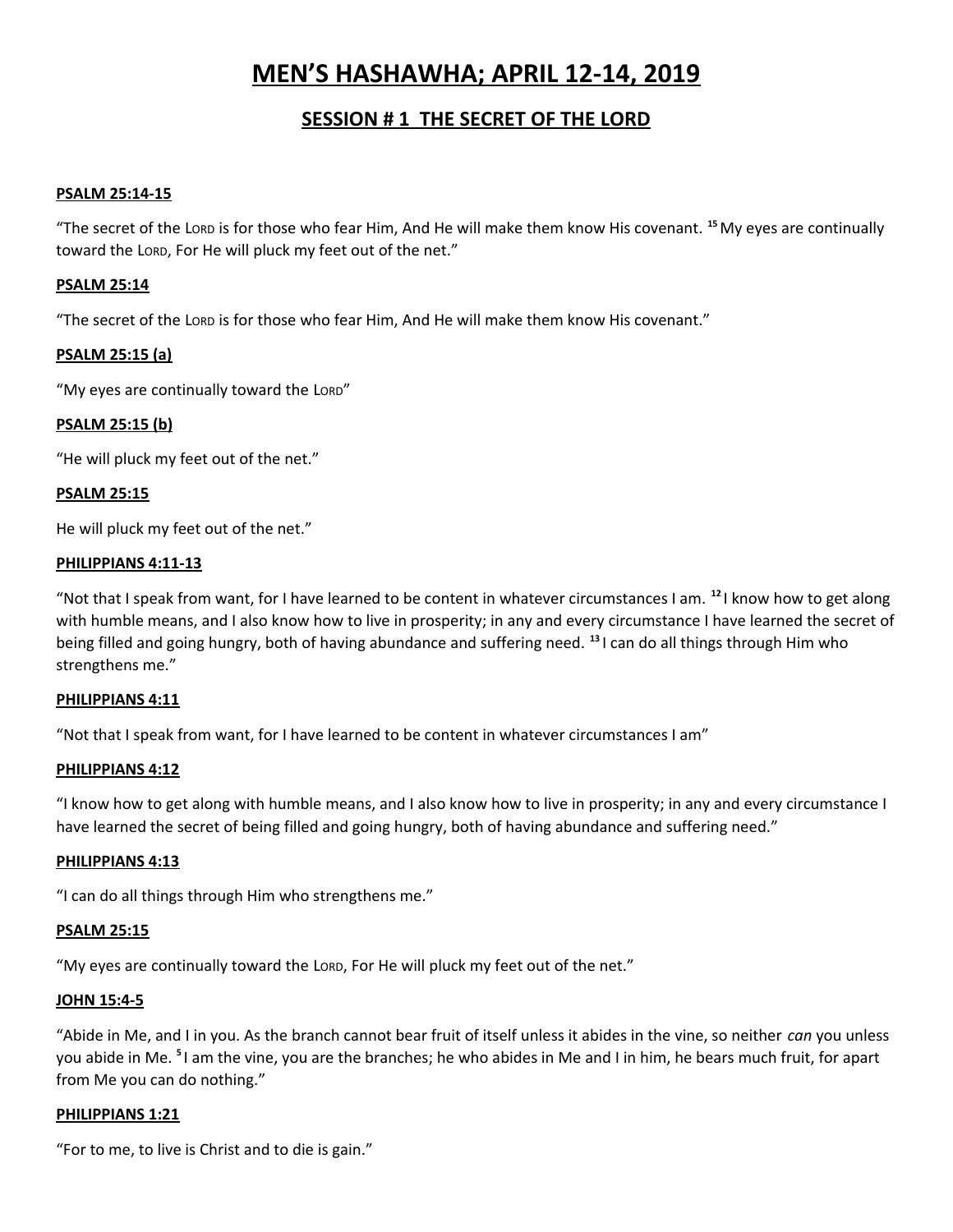#### **PHILIPPIANS 3:3**

"for we are the *true* circumcision, who worship in the Spirit of God and glory in Christ Jesus and put no confidence in the flesh"

#### **SONG 2:16-17**

"My beloved is mine, and I am his; He pastures *his flock* among the lilies. **<sup>17</sup>** "Until the cool of the day when the shadows flee away"

#### **SONG 2:3**

"In his shade I took great delight and sat down, And his fruit was sweet to my taste"

#### **PHILIPPIANS 4:12**

"I know how to get along with humble means, and I also know how to live in prosperity; in any and every circumstance I have learned the secret of being filled and going hungry, both of having abundance and suffering need."

#### **2 CORINTHIANS 2:14**

"But thanks be to God, who always leads us in triumph in Christ, and manifests through us the sweet aroma of the knowledge of Him in every place."

#### **2 THESSALONIANS 3:16**

"Now may the Lord of peace Himself continually grant you peace in every circumstance."

#### **2 CORINTHIANS 9:8**

"And God is able to make all grace abound to you, so that always having all sufficiency in everything, you may have an abundance for every good deed"

#### **PHILIPPIANS 4:4**

"Rejoice in the Lord always; again I will say, rejoice!"

#### **PHILIPPIANS 4:6**

"Be anxious for nothing, but in everything by prayer and supplication with thanksgiving let your requests be made known to God. "

#### **1 THESSALONIANS 5:18**

"in everything give thanks; for this is God's will for you in Christ Jesus."

#### **ROMANS 8:37**

"But in all these things we overwhelmingly conquer through Him who loved us."

#### **ROMANS 8:28**

"And we know that God causes all things to work together for good to those who love God, to those who are called according to *His* purpose"

#### **2 CORINTHIANS 9:8**

"And God is able to make all grace abound to you, so that always having all sufficiency in everything, you may have an abundance for every good deed"